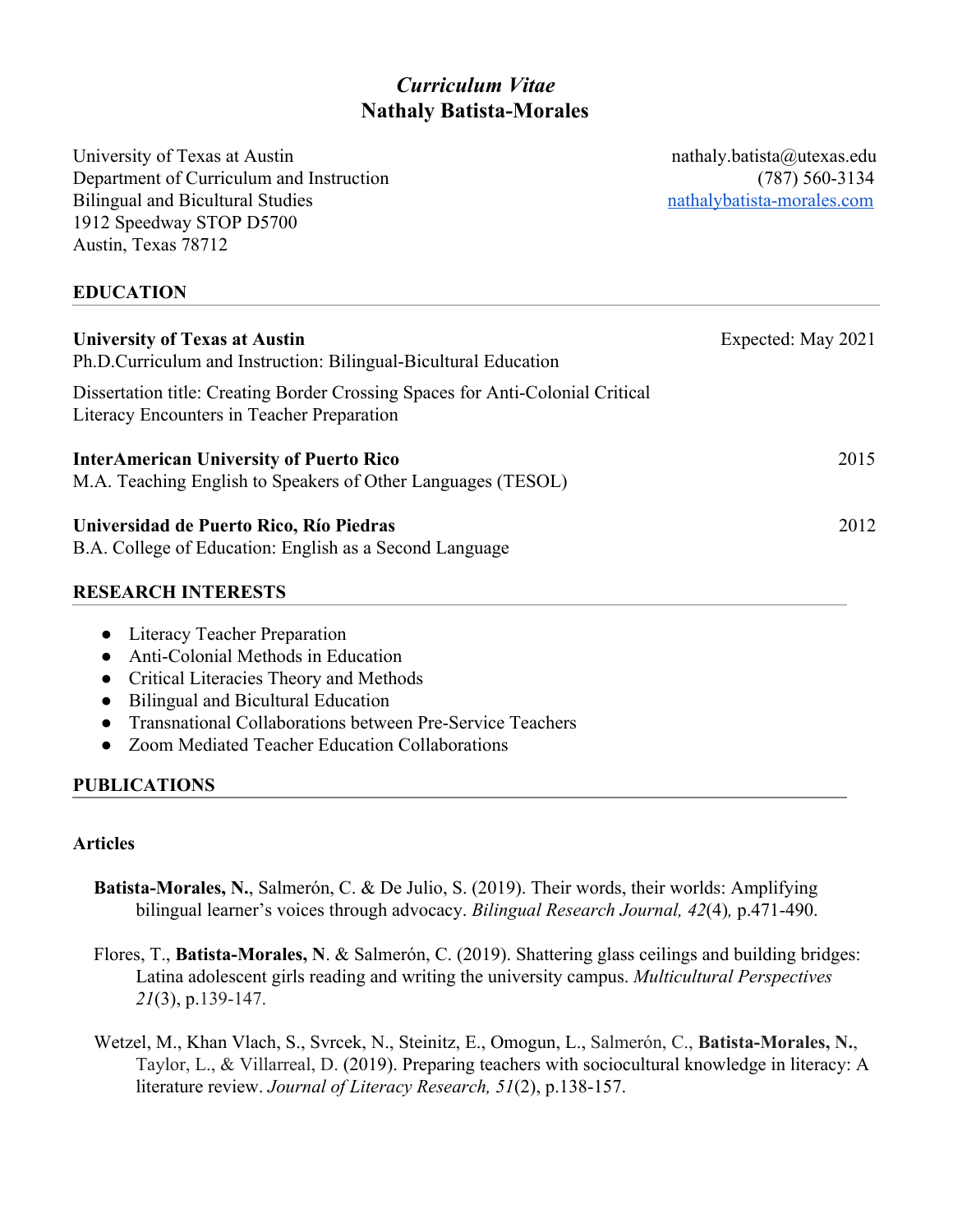- **Batista-Morales, N**. (2018). When caring hurts: "Foreign" teachers in Texan, bilingual classrooms. *Texas Education Review 7*(1), p. 21-29.
- Wetzel, M., **Batista-Morales, N. &** Steinitz, E. (In press). Love, activism and hope in teacher education: Coaching to transgress. *Pedagogies: An International Journal.*
- Wetzel, M., Svrcek, N., Steinitz, E., Khan Vlach, S., Salmerón, C., **Batista-Morales, N.** (Revised and resubmitted). Course experiences focused on building sociocultural knowledge in preservice literacy teacher education: A literature review. *Reading Research Quarterly.*

#### **Book Chapters**

- Valenzuela, A., Salmerón C. & **Batista-Morales, N.** (In press). Subtractive Schooling and Authentic Cariño: Translanguaging in the Bilingual and Dual Language Classroom. In D. Schwarzer, M. Petrón, & C. Larrotta. *Bilingualism and Bilingual Education: Conceptos Fundamentales.* (Under contract with Peter Lang).
- **Batista-Morales, N**. & Rosado J. G. (2018). Translanguaging, culture, and context: A path to English acquisition through increasing student motivation in a Puerto Rican middle school. In *Putting research into practice: Middle school.* TESOL.

#### **Book Reviews**

- **Batista-Morales, N**. & Christina Notman (2018). Review of the book: Teaching for Biliteracy: Strengthening Bridges between Languages by Karen Beeman and Cheryl Urow. *Hispanic Journal of Behavioral Sciences.*
- **Batista-Morales, N**. (2017). Review of the book: Forgotten Citizens: Deportation, Children, and the Making of American Exiles and Orphans by Luis H. Zayas. *Oxford Migration Review.*
- Pallais, D. & **Batista-Morales, N.** (2017). Review of the book: Literacy and Numeracy in Latin America, by Judy Kalman and Brian Street, (editors). *International Journal of Qualitative Studies in Education*.

#### **Manuscripts in Progress**

- **Batista-Morales, N.** "Ellos están con la politica full": Becoming anti-colonial critical literacy educators through transnational collaboration. In preparation for *Bilingual Research Journal.*
- **Batista-Morales, N.** & Rojas Williams, M. "A fresh new lens": A collaborative critical literacy unit in a Dual Language classroom. In preparation for *The Journal of Teaching Education.*
- Medina, C., Torres, F., **Batista-Morales, N.,** Sambolin Morales, A., Cardona Otero, J., Rocío Costa, M., & Qu, P. Activismo Cultural y Literario: A Decolonial Content Analysis of Contemporary Puerto Rican Picture Books.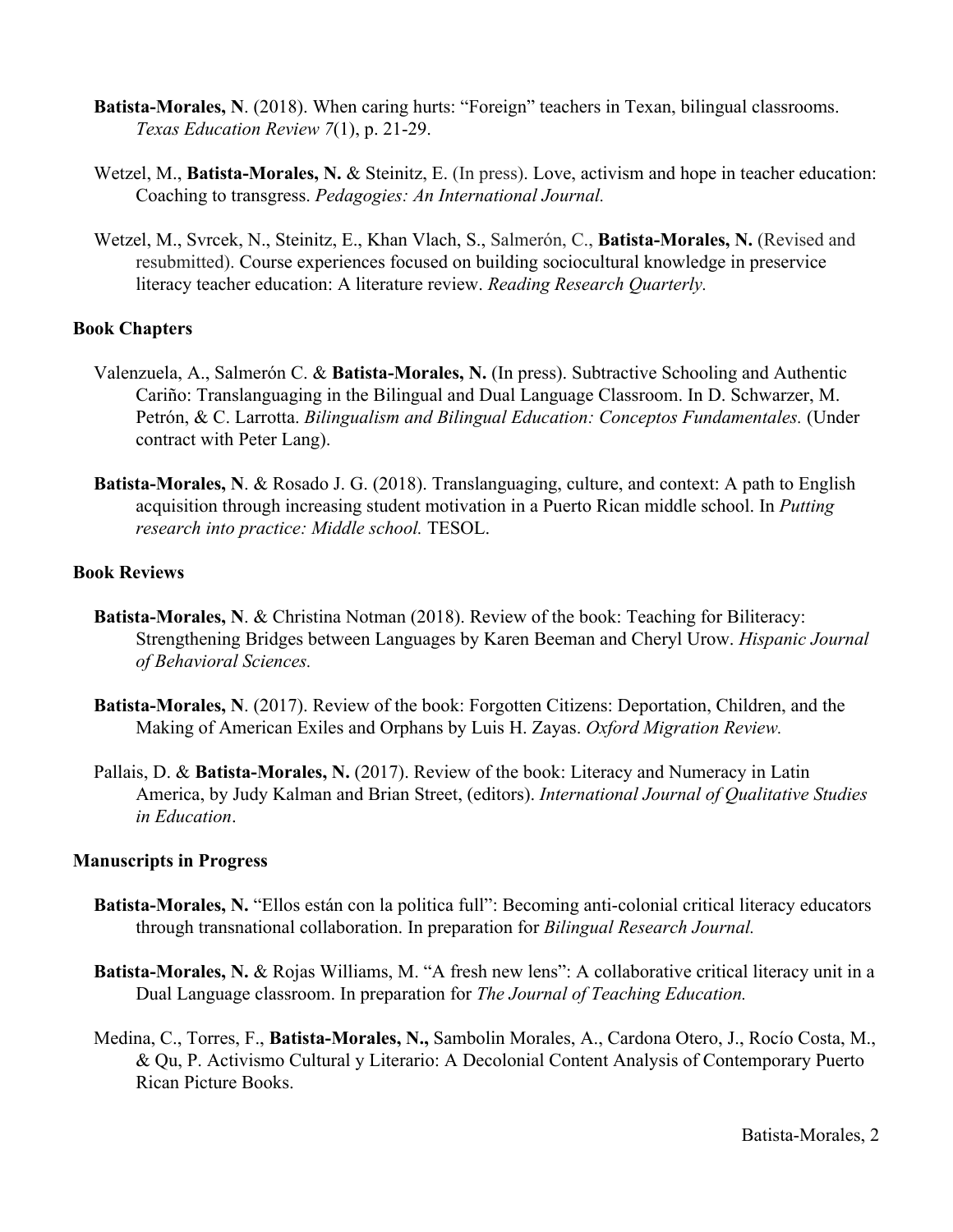### **RESEARCH EXPERIENCE**

### **Creating Border Crossing Spaces for Anti-Colonial Critical Literacy**

2020-Present

#### **Encounters in Teacher Preparation**

University of Texas at Austin

#### **Principal Investigator: Nathaly Batista-Morales (Dissertation Research)**

Faculty Sponsor: Dr. Cinthia Salinas, Chair of Curriculum and Instruction

- Researched how pre-service teachers across contexts engaged with critical literacies and anti-colonial methods in education through Zoom mediated collaborations and then applied these concepts in their lesson plans.
- Qualitative study, gathered ethnographic field notes, video, audio and artifacts over one academic semester.
- Three manuscripts in progress.

| <b>Critical Biliteracies Find a Place: 4th Graders Taking Action</b><br><b>Principal Investigator: Nathaly Batista-Morales</b><br>University of Texas at Austin<br>Faculty Sponsor: Dr. Cinthia Salinas, Chair of Curriculum and Instruction<br>• Researched how a student teacher and classroom teacher planned<br>and enacted an 8 week critical literacy unit in a 4th grade classroom.<br>Qualitative study, gathered ethnographic field notes over one<br>$\bullet$<br>academic semester, teacher and student interviews and artifacts of<br>student work.<br>Resulted in multiple conference presentations and a manuscript in | 2018-2019 |
|--------------------------------------------------------------------------------------------------------------------------------------------------------------------------------------------------------------------------------------------------------------------------------------------------------------------------------------------------------------------------------------------------------------------------------------------------------------------------------------------------------------------------------------------------------------------------------------------------------------------------------------|-----------|
| progress.                                                                                                                                                                                                                                                                                                                                                                                                                                                                                                                                                                                                                            |           |
| Somos escritoras, We are Writers                                                                                                                                                                                                                                                                                                                                                                                                                                                                                                                                                                                                     | 2018-2020 |
| University of Texas at Austin                                                                                                                                                                                                                                                                                                                                                                                                                                                                                                                                                                                                        |           |
| Principal Investigator: Dr. Tracey Flores, Language and Literacy<br>• Researched Latina girls during a two-week summer writing<br>program focused on exploring their cultural and linguistic identities.<br>Qualitative study, designed the writing workshops in collaboration<br>$\bullet$<br>with community partners, collected daily ethnographic fieldnotes<br>over the two week workshop and student questionnaires.<br>Resulted in multiple conference presentations and a published<br>$\bullet$<br>manuscript.                                                                                                               |           |
| Love, Activism and Hope in Teacher Education: Coaching to Transgress<br>University of Texas at Austin                                                                                                                                                                                                                                                                                                                                                                                                                                                                                                                                | 2017-2019 |
| Principal Investigator: Dr. Melissa Wetzel, Language and Literacy                                                                                                                                                                                                                                                                                                                                                                                                                                                                                                                                                                    |           |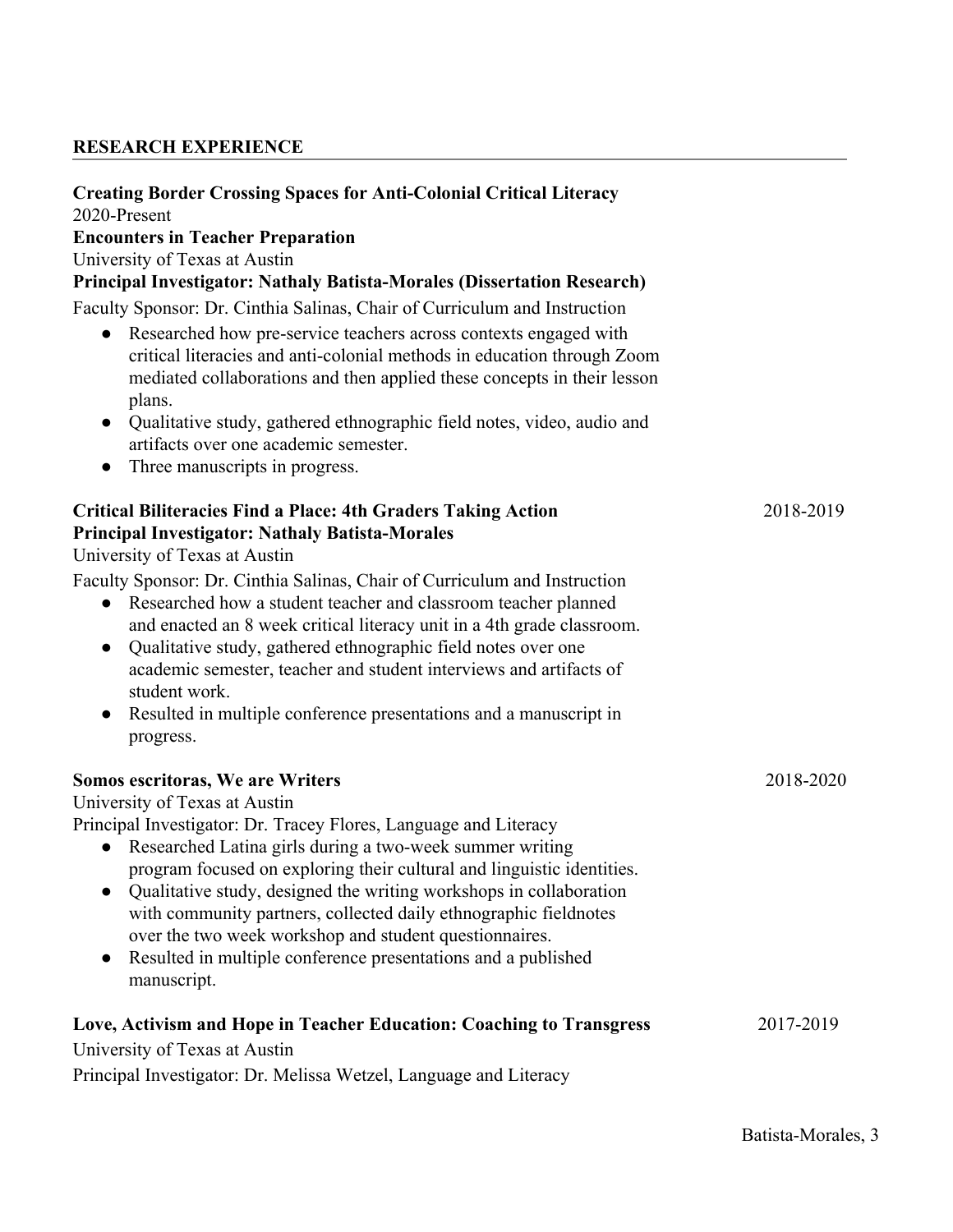| University of Texas at Austin<br>Faculty Sponsor: Dr. Melissa Wetzel, Language and Literacy Program |      |
|-----------------------------------------------------------------------------------------------------|------|
| Studied 2nd graders social action projects over an 8 week critical<br>$\bullet$                     |      |
| literacy unit with 1:1 pre-service teacher mentors.                                                 |      |
| Qualitative study, gathered weekly ethnographic fieldnotes over an                                  |      |
|                                                                                                     |      |
| academic semester, focus group student interviews and artifacts.                                    |      |
| Resulted in multiple conference presentations, one manuscript<br>$\bullet$                          |      |
| published and one and one manuscript in progress.                                                   |      |
| FELLOWSHIPS, HONORS AND AWARDS                                                                      |      |
| The University Graduate Continuing Fellowship, University of Texas at Austin, TX                    | 2020 |
| $(\$44,000)$                                                                                        |      |
| Ethnicity, Race & Multilingualism Committee Travel Award, Literacy Research                         | 2019 |
| Association (LRA) (\$600)                                                                           |      |
| Teresa Lozano Long Endowed Graduate Fellowship (\$2,500)                                            | 2019 |
| JoyLynn Hailey Reed Outstanding Graduate Student Achievement Award (\$1,000)                        | 2019 |
|                                                                                                     |      |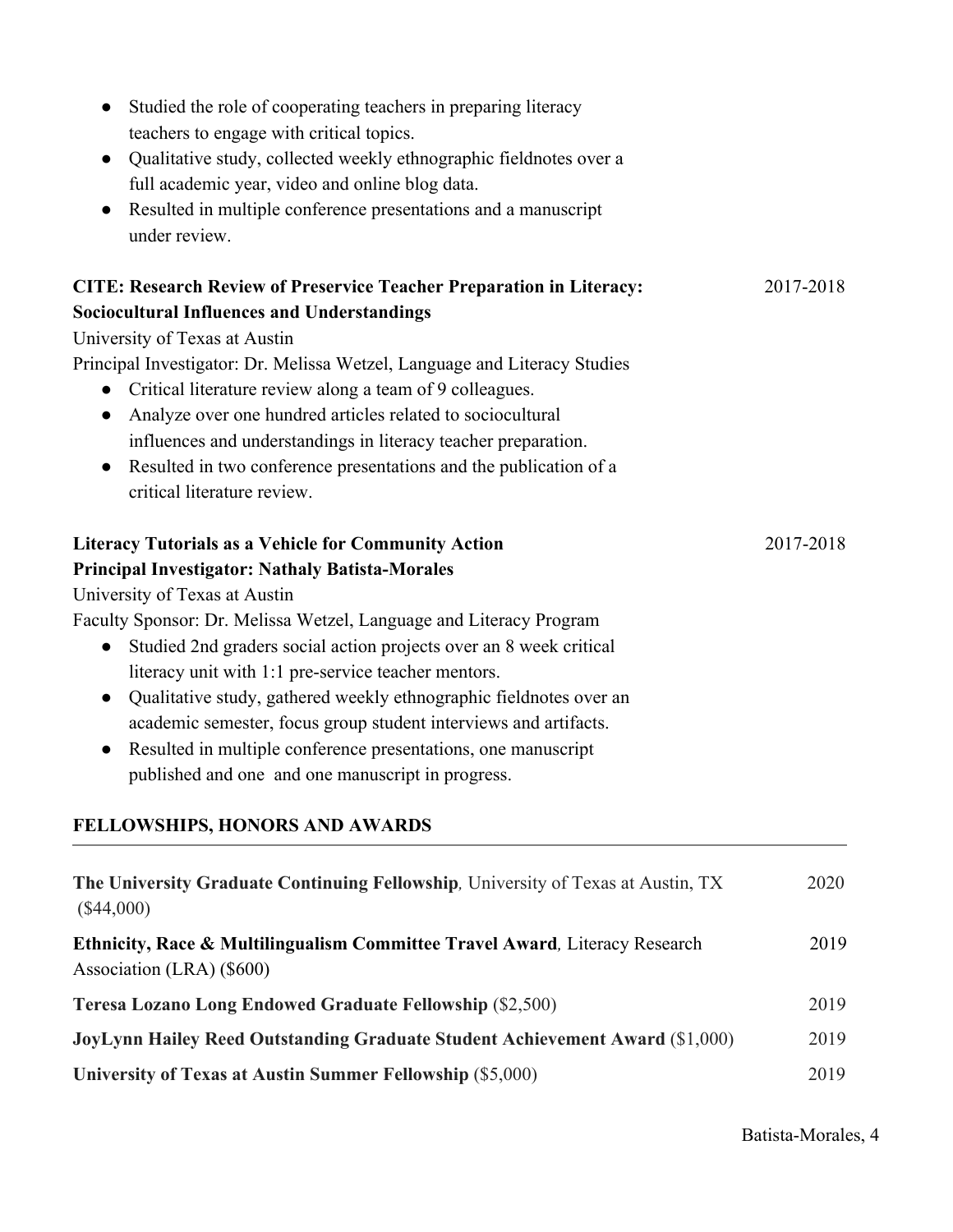| The Faculty/Student Collaboration Award, University of Texas at Austin, Austin, TX                                                                    | 2019 |
|-------------------------------------------------------------------------------------------------------------------------------------------------------|------|
| (S417)                                                                                                                                                |      |
| <b>Janey and Melvin Lack Endowed Graduate Fellowship in Education, University of</b><br>Texas at Austin, Austin, TX (\$750)                           | 2018 |
| English Language Arts Teacher Educators (ELATE) Geneva Smitherman Cultural                                                                            | 2018 |
| <b>Diversity Grant, National Council of Teachers of English (NCTE) (\$500)</b>                                                                        |      |
| <b>Intellectual Entrepreneurship Travel Grant, Department of Curriculum &amp; Instruction,</b><br>University of Texas at Austin, Austin, TX (\$1,000) | 2017 |
| <b>Professional Development Travel Award, Department of Curriculum &amp; Instruction,</b><br>University of Texas at Austin, Austin, TX (\$300)        | 2017 |
| Curriculum & Instruction Recruitment Fellowship, University of Texas at Austin,<br>Austin, TX (\$36,000)                                              | 2016 |

#### **RESEARCH PRESENTATIONS**

- **Batista-Morales, N.** & Rojas-Williams, M. (2020). *"It's all about Collaboration": A Bilingual Critical Literacy Unit across School and University Lines*. American Educational Research Association (AERA), San Francisco, CA. (Conference canceled due to COVID-19)
- Medina, C., Sambolin Morales, A., Torres, F., Cardona Otero, J. & **Batista-Morales, N.** (2020). *Activismo Cultural y Literario: A Decolonial Content Analysis of Contemporary Puerto Rican Picture Books.* AERA, San Francisco, CA. (Conference canceled due to COVID-19)
- Abril-Gonzalez, P., Mehta, M. & **Batista-Morales, N.** (2020). *Multimodal Moves in Understanding and Disrupting Dominant Language Ideologies in Bi/Multilingual Future Teacher Development.* AERA, San Francisco, CA. (Conference canceled due to COVID-19)
- **Batista-Morales, N.** & Rojas-Williams, M. (2019). *A Fresh New Lense": A Collaborative Critical Literacy Unit in a Dual Language Classroom*. Literacy Research Association (LRA), Tampa, FL.
- Flores, T., Salmerón, C & **Batista-Morales, N**. (2019). *Our Ancestors Wildest Dreams: Girls and Women of Color (Re)imagining Futures Through Literacy.* LRA, *Highlighted Session.* Tampa, FL.
- Abril-Gonzalez, P., Mehta, M. & **Batista-Morales, N.** (2019). *Multimodality and Translanguaging: Transforming Latinx Bilingual Pre-Service Teacher Development and Ideologies.* LRA, Tampa, FL.
- **Batista-Morales, N**., Omogun, L., Salmerón, C., Landerons, J., Rodríguez-Campo, M., LaFuente, C. (2019). *Testimonios of Doctoral Students of Color: Grounding Ourselves Alongside our Practice.* National Council for Teachers of English (NCTE), Baltimore, MD.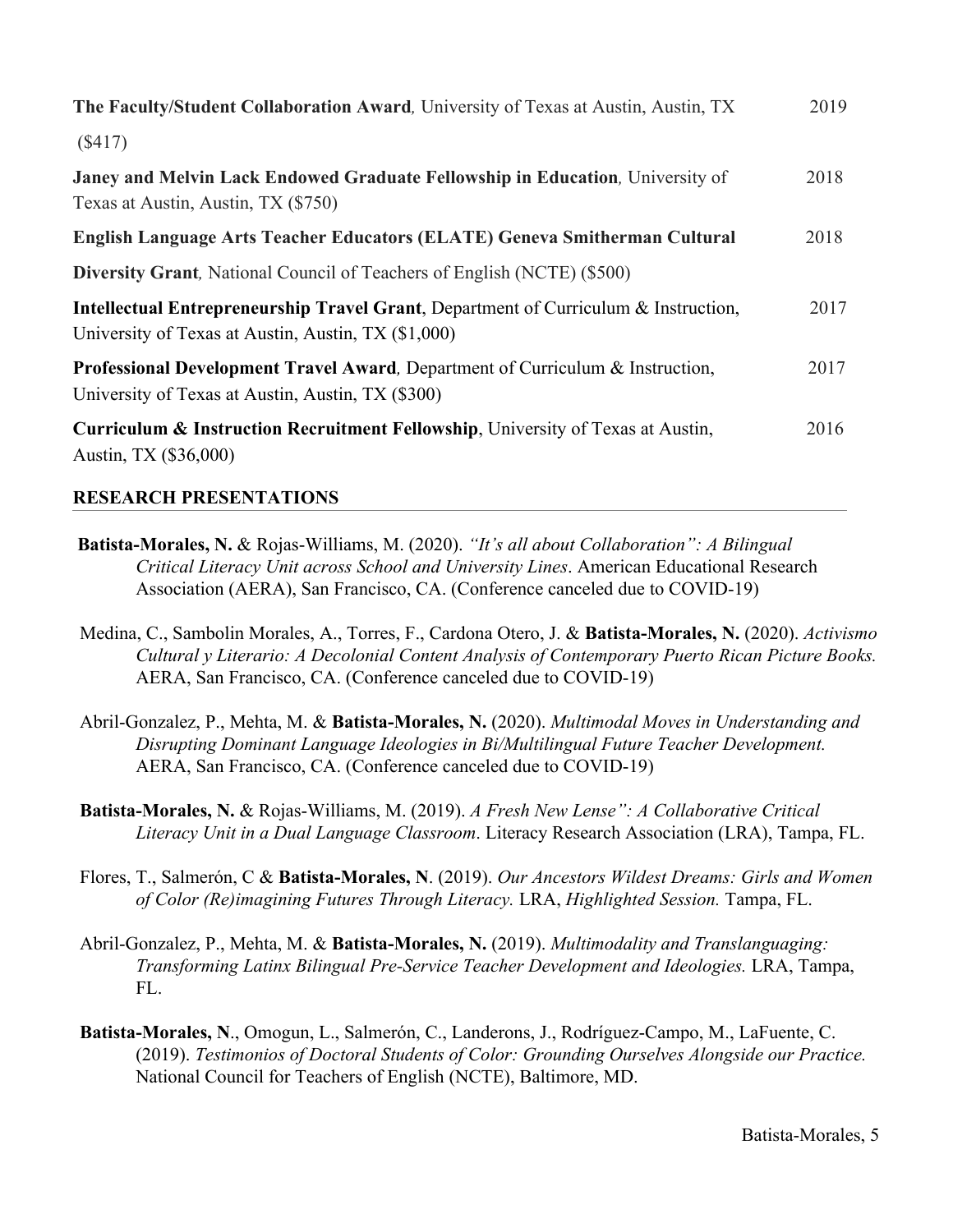- Flores, T., Salmerón, C & **Batista-Morales, N**. (2019). *Writing from Nepantla: Latinas' Stories of Resistance, Hope and Love.* NCTE, Baltimore, MD.
- Flores, T., **Batista-Morales, N**. & Salmerón, C. (2019). *Shattering Glass Ceilings and Building Bridges:* Latina Adolescent Girls Reading and Writing the University Campus. AERA, Toronto, CAN.
- Alvarez-Sims, L., Hopkins, G., Rojas-Williams, M. & **Batista-Morales, N.** (2019). *Standing Strong Against Injustices: An Integrated Biliteracy and Social Studies Unit on Taking Action*. Adelante, Austin, TX.
- Wetzel, M., **Batista-Morales, N.** & Steinitz, E. (2018). *Love, Activism and Hope in Teacher Education: Coaching to Transgress*. LRA, *Highlighted Session.* Indiana Wells, CA.
- DeJulio, S., **Batista-Morales, N.** & Salmerón, C. (2018)*. Learning to Teach Literacy through Community Activism.* LRA, Indiana Wells, CA.
- **Batista-Morales, N.**, DeJulio, S. & Salmerón, C. (2018). *Their Words, their Worlds: Amplifying Bilingual Learners Voices through Advocacy*. NCTE, Houston, TX.
- Flores, T., Salmerón, C., **Batista-Morales, N**. & La Fuente, C. (2018). *Telling Stories/Contando Cuentos: Intergenerational Stories for the Past, Present & Future*. Texas Gear Up. Austin, TX.
- Svrcek, N., Khan Vlach, S., Steinitz, E., Salmerón, C., **Batista-Morales, N.** (2018). *Layering Preservice Teacher Course Experience with Sociocultural Knowledge: A Literature Review. LRA, Indiana* Wells, CA.
- Hoffman, J., et al. (2017). *Preservice Teacher Education in Literacy: A Web-Based, Interactive Literature Review.* LRA, Tampa, FL.

#### **TEACHING EXPERIENCE**

### **Instructor at the University of Texas at Austin College of Education, Department of Curriculum & Instruction, Bilingual-Bicultural Education**

| Foundations of Bilingual Education (EDC 340F)          | F <sub>2019</sub>  |
|--------------------------------------------------------|--------------------|
| ESL Methods – Bilingual (EDC 370E-20)                  | SP <sub>2019</sub> |
| Reading Methods – Bilingual (EDC 370E-1)               | SP2020/F2018/F2017 |
| Reading Assessment & Development –Bilingual (EDC 339D) | F2019/SP2018       |

Batista-Morales, 6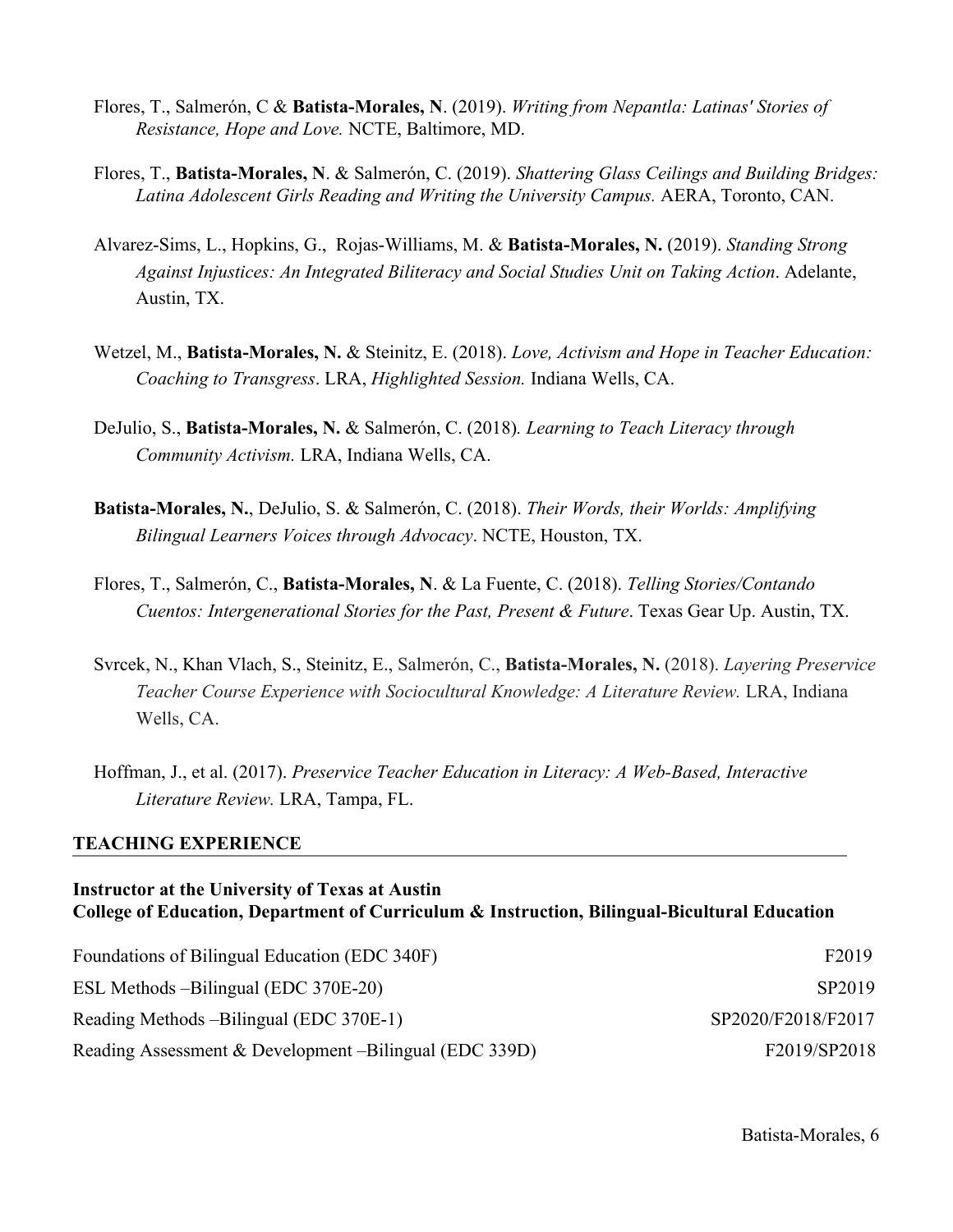| <b>Teaching Assistant at the University of Texas at Austin</b><br>College of Education, Department of Curriculum & Instruction, Bilingual-Bicultural Education                                        |                    |
|-------------------------------------------------------------------------------------------------------------------------------------------------------------------------------------------------------|--------------------|
| Acquisition of Languages and Literacies (ALD 329)                                                                                                                                                     | SU <sub>2018</sub> |
| Language Arts Methods – Bilingual (EDC 370E)                                                                                                                                                          | SP2018             |
| Reading Assessment & Development –Bilingual (EDC 339D)                                                                                                                                                | SP2017             |
| Teaching Assistant for the Culture, Diversity and Education Study Abroad Program at Casa<br>Herrera in Antigua, Guatemala (six weeks)<br>College of Education, Department of Curriculum & Instruction |                    |
| Sociocultural Influences in Education (ALD 327)                                                                                                                                                       | SU2017             |
| <b>MENTORING EXPERIENCE</b>                                                                                                                                                                           |                    |
| <b>COEmmunity Connect, Graduate Student Mentorship Program, University of Texas at Austin</b><br><b>Mentored Student:</b>                                                                             |                    |
| Sierra Romero                                                                                                                                                                                         | 2020-Present       |
| Undergraduate Student Mentor, Intellectual Entrepreneurship Pre-Grad Internship, University of<br><b>Texas at Austin</b><br><b>Mentored Students:</b>                                                 |                    |
| Isabel Alvarado                                                                                                                                                                                       | 2017-Present       |
| Carla Rangel                                                                                                                                                                                          | 2018-2019          |
| Grace Hopkins                                                                                                                                                                                         | 2018-2019          |
| College of Education, Department of Curriculum & Instruction, Bilingual-Bicultural Education                                                                                                          |                    |
| Field Supervisor of Student Teachers- Bilingual Preservice Teachers                                                                                                                                   | F2017/SP2018       |
| Field Supervisor Intern I/Student Teachers- Generalist/Literacy Preservice Teachers                                                                                                                   | SP2018/SP2019      |
| Field Supervisor Intern II- Bilingual Preservice Teachers                                                                                                                                             | F2016              |
| K-12 & PROFESSIONAL EXPERIENCE                                                                                                                                                                        |                    |
| <b>Bilingual/Bicultural Early Education Consultant and Trainer,</b><br>Hatch Early Learning, Winston-Salem, NC                                                                                        | 2020-Present       |
| First Grade Bilingual Teacher, Chair of the Cultural Committee, Innovation Coach<br>Campbell Elementary, Austin Independent School District, Austin, TX                                               | 2015-2016          |
| Lead Teacher: Bilingual Autism Classroom, Gersh Academy, San Juan, PR                                                                                                                                 | 2014-2015          |
|                                                                                                                                                                                                       | Batista-Morales, 7 |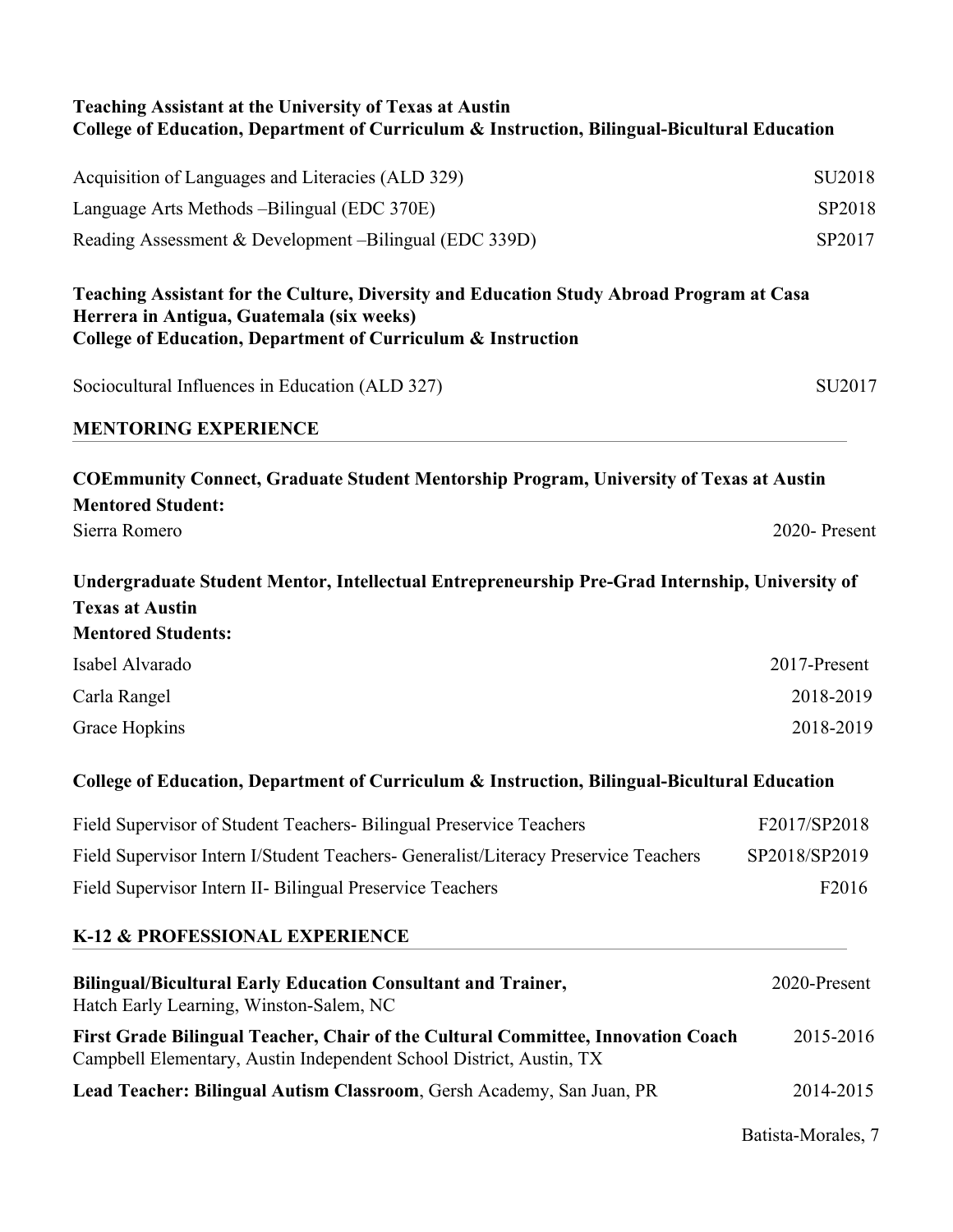| Second Grade, Six Grade Bilingual Teacher, The School of San Juan, San<br>Juan's Municipal School System, San Juan, PR                                                                                                                                                                                                                                                             | 2012-2014    |
|------------------------------------------------------------------------------------------------------------------------------------------------------------------------------------------------------------------------------------------------------------------------------------------------------------------------------------------------------------------------------------|--------------|
| Preschool Teacher, Niños en Acción, Trujillo Alto, PR                                                                                                                                                                                                                                                                                                                              | 2011-2012    |
| Spanish Teacher, AIESEC, Maria Curie-Skłodowska University, Lublin, Poland                                                                                                                                                                                                                                                                                                         | 2011         |
| Pre-Kinder Teacher, CarMiAm Private School, Carolina, PR                                                                                                                                                                                                                                                                                                                           | 2010-2011    |
| <b>TEACHING CERTIFICATIONS</b>                                                                                                                                                                                                                                                                                                                                                     |              |
| EC-6th Grade, Bilingual Education Teacher Certification, Texas                                                                                                                                                                                                                                                                                                                     | 2015         |
| EC-6th Grade, Generalist Teacher Certification, Texas                                                                                                                                                                                                                                                                                                                              | 2015         |
| K-6th Grade, English as a Second Language Certification, Puerto Rico                                                                                                                                                                                                                                                                                                               | 2012         |
| <b>RELATED SERVICE</b>                                                                                                                                                                                                                                                                                                                                                             |              |
| <b>Teacher Education Committee Student Advisory Board Co-Founder and Co-Chair</b><br>Led in the founding and development of a graduate student body, that must remain 60%<br>POC or other minorities, which advises the TEC in issues of equity and social justice.<br>Teacher Education Committee, Department of Curriculum and Instruction, University of<br>Texas at Austin, TX | 2019-Present |
| <b>Bilingual Education Research SIG, Social Media Working Group Member</b><br>Support social media platforms such as Instagram and Twitter for the BER SIG.<br>American Educational Research Association (AERA)                                                                                                                                                                    | 2019-Present |
| <b>Undocumented Students Scholarship Creation Working Group</b><br>Supported faculty and graduate students in the creation and implementation of<br>a scholarship fund for undocumented students.<br>Graduate Studies Committee, Department of Curriculum and Instruction,<br>University of Texas at Austin, TX                                                                    | 2019         |
| <b>Invited Speaker at the Spring 2019 Teacher Education Forum:</b><br><b>Field Supervision Curriculum Change</b><br>Presented at a department wide forum on socially just field supervision practices.<br>Department of Curriculum and Instruction, University of Texas at Austin, TX                                                                                              | 2019         |
| <b>Invited Speaker Teacher Education Forum: Their Words, Their Worlds:</b><br><b>Amplifying Bilingual Learner's Voices through Social Action</b><br>Presented at a department wide forum on reading methods and social justice integration.<br>Department of Curriculum and Instruction, University of Texas at Austin, TX                                                         | 2018         |
| <b>Literacy Research Association Conference Reviewer and Discussant</b><br>Area 1. Pre-service Teacher Education in Literacy & Area 3. Literacy Learning and<br>Practice in Multilingual and Multicultural Settings                                                                                                                                                                | 2018-2019    |

Batista-Morales, 8